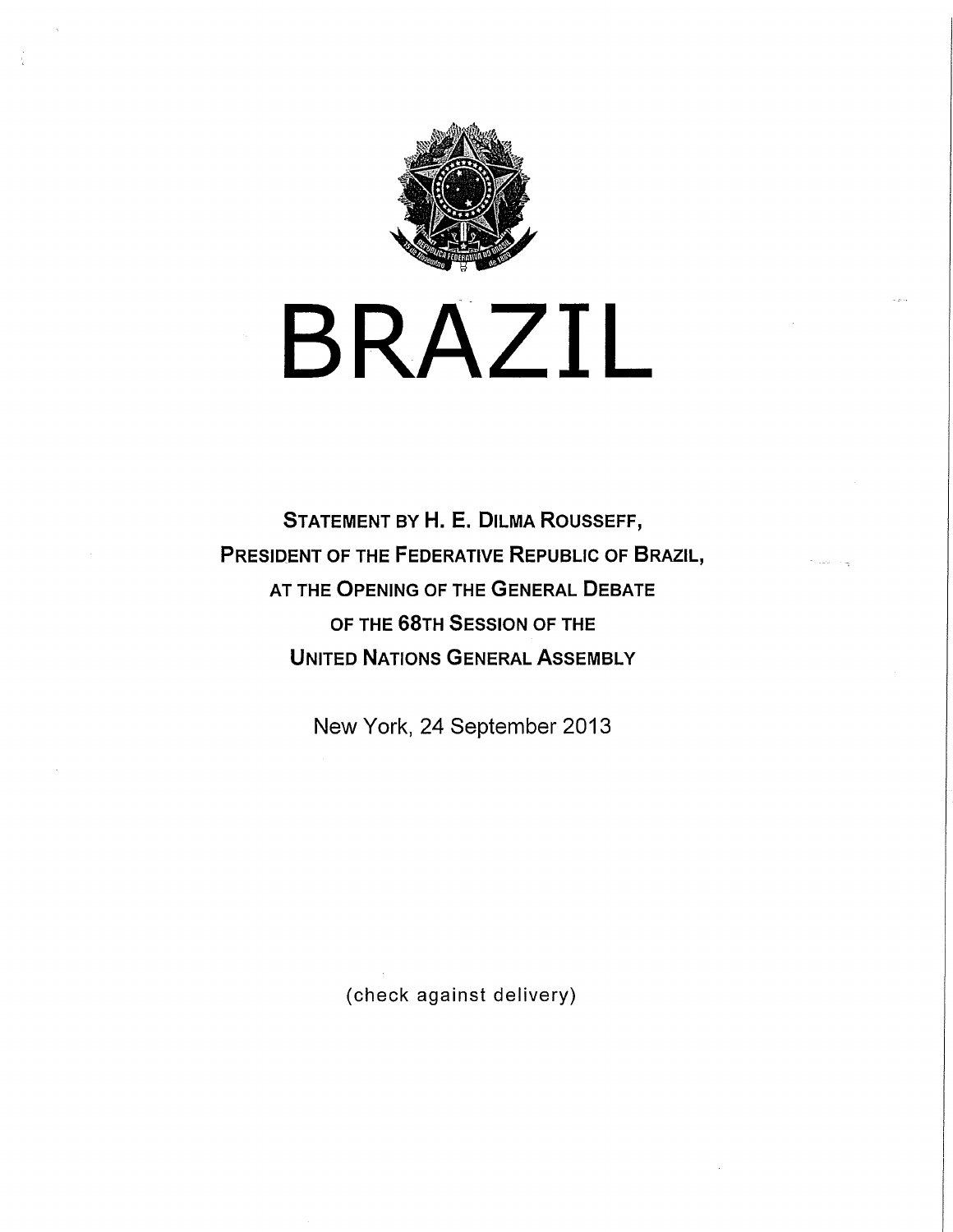$\label{eq:2.1} \frac{1}{\sqrt{2\pi}}\frac{1}{\sqrt{2\pi}}\frac{1}{\sqrt{2\pi}}\int_{0}^{\frac{\pi}{2}}\frac{1}{\sqrt{2\pi}}\frac{1}{\sqrt{2\pi}}\frac{1}{\sqrt{2\pi}}\frac{1}{\sqrt{2\pi}}\frac{1}{\sqrt{2\pi}}\frac{1}{\sqrt{2\pi}}\frac{1}{\sqrt{2\pi}}\frac{1}{\sqrt{2\pi}}\frac{1}{\sqrt{2\pi}}\frac{1}{\sqrt{2\pi}}\frac{1}{\sqrt{2\pi}}\frac{1}{\sqrt{2\pi}}\frac{1}{\sqrt{2\pi}}\frac{1}{\$ 

 $\label{eq:1} \mathcal{N}_{\text{max}} = \mathcal{N}_{\text{max}} \left( \mathcal{N}_{\text{max}} \right)$ 

 $\hat{f}^{\dagger}_{\mu\nu}$  is a positive of  $\hat{f}^{\dagger}_{\mu\nu}$ 

 $\label{eq:2.1} \frac{1}{\sqrt{2}}\int_{\mathbb{R}^3}\frac{1}{\sqrt{2}}\left(\frac{1}{\sqrt{2}}\right)^2\frac{1}{\sqrt{2}}\left(\frac{1}{\sqrt{2}}\right)^2\frac{1}{\sqrt{2}}\left(\frac{1}{\sqrt{2}}\right)^2\frac{1}{\sqrt{2}}\left(\frac{1}{\sqrt{2}}\right)^2.$  $\label{eq:2.1} \frac{1}{\sqrt{2\pi}}\int_{0}^{\pi} \frac{1}{\sqrt{2\pi}}\left(\frac{1}{\sqrt{2\pi}}\right)^{2\pi} \frac{1}{\sqrt{2\pi}}\int_{0}^{\pi} \frac{1}{\sqrt{2\pi}}\left(\frac{1}{\sqrt{2\pi}}\right)^{2\pi} \frac{1}{\sqrt{2\pi}}\int_{0}^{\pi} \frac{1}{\sqrt{2\pi}}\frac{1}{\sqrt{2\pi}}\frac{1}{\sqrt{2\pi}}\frac{1}{\sqrt{2\pi}}\frac{1}{\sqrt{2\pi}}\frac{1}{\sqrt{2\pi}}\frac{1}{\sqrt{$ 

 $\label{eq:2.1} \mathcal{L}_{\mathcal{A}}(\mathcal{A}) = \mathcal{L}_{\mathcal{A}}(\mathcal{A}) \otimes \mathcal{L}_{\mathcal{A}}(\mathcal{A}) \otimes \mathcal{L}_{\mathcal{A}}(\mathcal{A})$  $\label{eq:2.1} \frac{1}{2} \int_{\mathbb{R}^3} \frac{1}{\sqrt{2}} \left( \frac{1}{2} \sum_{i=1}^3 \frac{1}{2} \sum_{j=1}^3 \frac{1}{2} \sum_{j=1}^3 \frac{1}{2} \sum_{j=1}^3 \frac{1}{2} \sum_{j=1}^3 \frac{1}{2} \sum_{j=1}^3 \frac{1}{2} \sum_{j=1}^3 \frac{1}{2} \sum_{j=1}^3 \frac{1}{2} \sum_{j=1}^3 \frac{1}{2} \sum_{j=1}^3 \frac{1}{2} \sum_{j=1}^3 \frac{$ 

 $\label{eq:2.1} \frac{1}{\sqrt{2}}\left(\frac{1}{\sqrt{2}}\right)^{2} \left(\frac{1}{\sqrt{2}}\right)^{2} \left(\frac{1}{\sqrt{2}}\right)^{2} \left(\frac{1}{\sqrt{2}}\right)^{2} \left(\frac{1}{\sqrt{2}}\right)^{2} \left(\frac{1}{\sqrt{2}}\right)^{2} \left(\frac{1}{\sqrt{2}}\right)^{2} \left(\frac{1}{\sqrt{2}}\right)^{2} \left(\frac{1}{\sqrt{2}}\right)^{2} \left(\frac{1}{\sqrt{2}}\right)^{2} \left(\frac{1}{\sqrt{2}}\right)^{2} \left(\$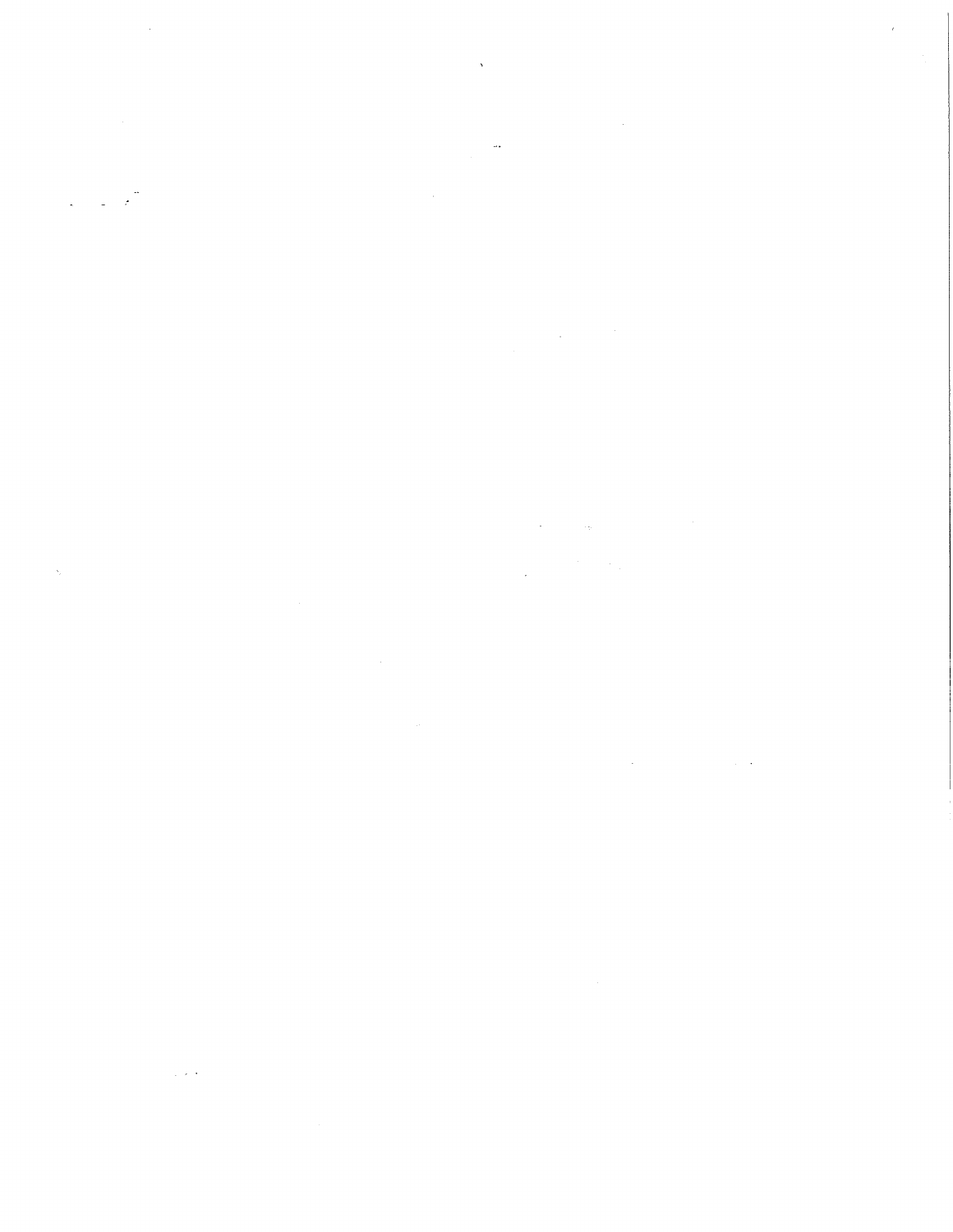Ambassador John Ashe, President of the 68th session of the United Nations General Assembly,

Mr. Ban Ki-mo0n, Secretary-General of the United Nations,

Heads of State and Government,

Ladies and Gentlemen,

Allow me initially to express my satisfaction in having a renowned representative of Antigua and Barbuda - a country that is part of the Caribbean, which is so cherished in Brazil and in our region - to conduct the work of this session of the General Assembly.

You can count, Excellency, on the permanent support of my Government.

Allow me also, at the beginning of my intervention, to express the repudiation of the Brazilian Government and people to the terrorist attack that took place in Nairobi. I express our condolences and our solidarity to the families of the victims, the people and the Government of <del>conacionece and can condu</del>n<br>Kenya.

Terrorism, wherever it may occur and regardless of its origin, will always deserve our unequivocal condemnation and our firm resolve to fight against it. We will never give way to barbarity.

Mr. President,

I would like to bring to the consideration of delegations a matter of great importance and gravity.

Recent revelations concerning the activities of a global network of electronic espionage have caused indignation and repudiation in public opinion around the world.

In Brazil, the situation was even more serious, as it emerged that we were targeted by this intrusion. Personal data of citizens was intercepted indiscriminately. Corporate information often of high economic and even strategic value - was at the center of espionage activity. Also, Brazilian diplomatic missions, among them the Permanent Mission to the United Nations and the Office of the President of the Republic itself, had their communications intercepted.

Tampering in such a manner in the affairs of other countries is a breach of International Law and is an affront to the principles that must guide the relations among them, especially among friendly nations. A sovereign nation can never establish itself to the detriment of another sovereign nation. The right to safety of citizens of one country can never be guaranteed by violating fundamental human rights of citizens of another country.

The arguments that the illegal interception of information and data aims at protecting nations against terrorism cannot be sustained.

Brazil, Mr. President, knows how to protect itself. We reject, fight and do not harbor terrorist groups.

We are a democratic country surrounded by nations that are democratic, pacific and respectful of International Law. We have lived in peace with our neighbors for more than 140 years.

As many other Latin Americans, I fought against authoritarianism and censorship, and I cannot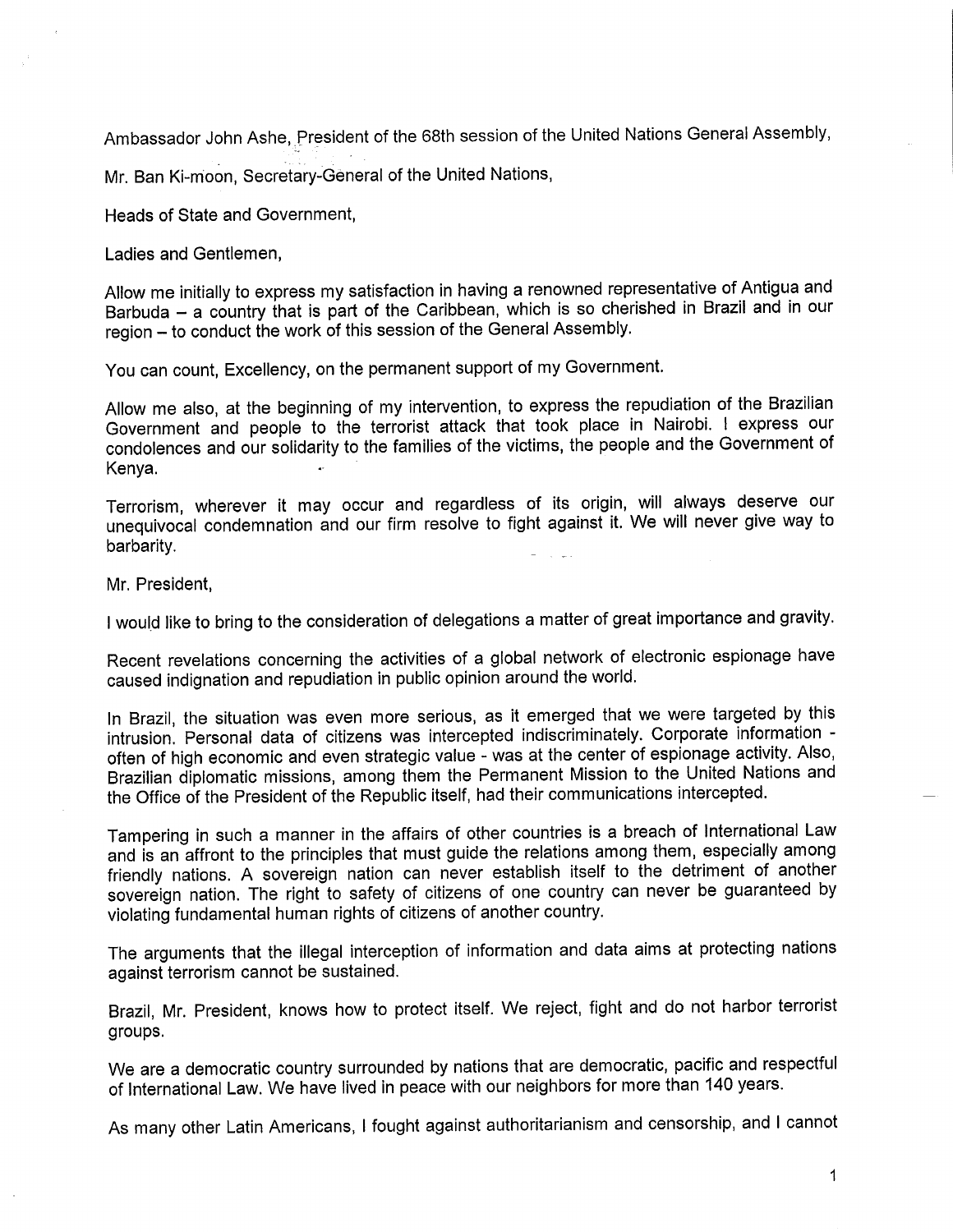but defend, in an uncompromising fashion, the right to privacy of individuals and the sovereignty of my country. In the absence of the right to privacy, there can be no true freedom of expression and opinion, and therefore no effective democracy. In the absence of the respect for sovereignty, there is no basis for the relationship among Nations.

We face, Mr. President, a situation of grave violation of human rights and of civil liberties; of invasion and capture of confidential information concerning corporate activities, and especially of disrespect to national sovereignty.

We expressed to the Government of the United States our disapproval, and demanded explanations, apologies and guarantees that such procedures will never be repeated.

Friendly governments and societies that seek to build a true strategic partnership, as in our case, cannot allow recurring illegal actions to take place as if they were normal. They are unacceptable.

Brazil, Mr. President, will redouble its efforts to adopt legislation, technologies and mechanisms to protect us from the illegal interception of communications and data.

My Government will do everything within its reach to defend the human rights of all Brazilians and to protect the fruits borne from the ingenuity of our workers and our companies.

The problem, however, goes beyond a bilateral relationship. It affects the international community itself and demands a response from it. Information and telecommunication technologies cannot be the new battlefield between States. Time is ripe to create the conditions to prevent cyberspace from being used as a weapon of war, through espionage, sabotage, and attacks against systems and infrastructure of other countries.

The United Nations must play a leading role in the effort to regulate the conduct of States with regard to these technologies.

For this reason, Brazil will present proposals for the establishment of a civilian multilateral framework for the governance and use of the Internet and to ensure the effective protection of data that travels through the web.

We need to create multilateral mechanisms for the worldwide network that are capable of ensuring principles such as:

1 - Freedom of expression, privacy of the individual and respect for human rights.

2 - Open, multilateral and democratic governance, carried out with transparency by stimulating collective creativity and the participation of society, Governments and the private sector.

3 - Universality that ensures the social and human development and the construction of inclusive and non-discriminatory societies.

4 - Cultural diversity, without the imposition of beliefs, customs and values.

5 - Neutrality of the network, guided only by technical and ethical criteria, rendering it inadmissible to restrict it for political, commercial, religious or any other purposes.

2

U.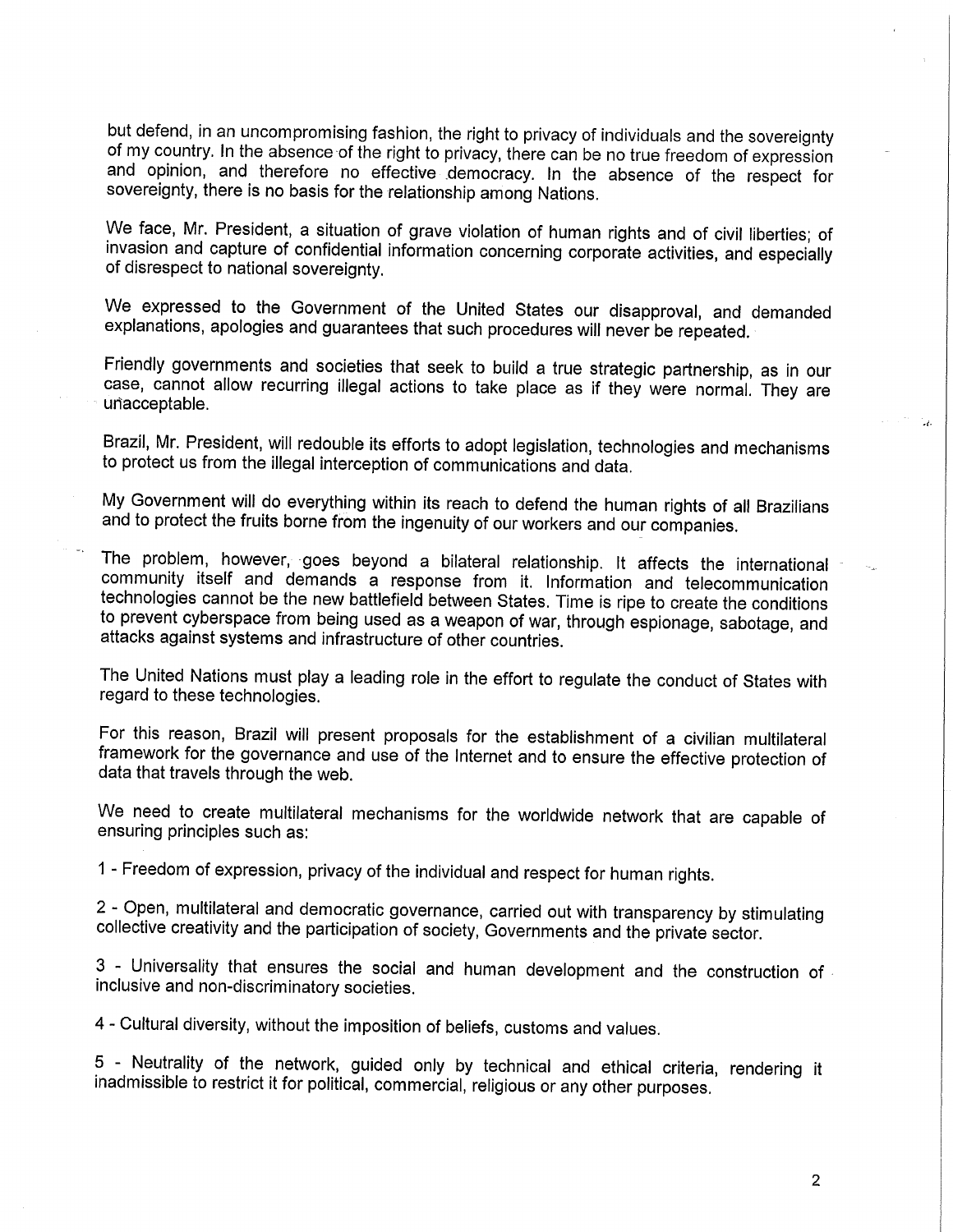Harnessing the full potential of the Internet requires, therefore, responsible regulation, which ensures at the same time freedom of expression, security and respect for human rights.

Mr. President, Ladies and Gentlemen,

The choice of the Post-2015 Development Agenda as the theme for this Session of the General Assembly could not be more appropriate.

The fight against poverty, hunger and inequality constitutes the greatest challenge of our time.

For this reason, we have adopted a socially inclusive economic model based on generating employment, strengthening small-scale agriculture, expanding credit, increasing the value of salaries and developing a vast social protection network, particularly through the Bolsa Familia ("Family Stipend") Program.

Beyond previous achievements, we have lifted 22 million Brazilians out of extreme poverty in only two years.

We have drastically reduced child mortality. A recent report by UNICEF indicates that Brazil has promoted one of the most notable reductions of this indicator in the world.

-Children are a priority for Brazil. This is reflected in our commitment to education. We are the country which has most increased public investment in education, according to the last OECD report. We have also just approved legislation which earmarks 75% of all petroleum royalties to education, and 25% to health services.

Mr. President,

In the debate on the Post-2015 Development Agenda we must focus on the results of Rio+20.

The major step taken in Rio de Janeiro was to place poverty in the center of the sustainable development agenda. Poverty is not a problem exclusive to developing countries, and environmental protection is not a goal to achieve merely once poverty is overcome.

The meaning of the Post-2015 Agenda is the development of a world in which it is possible to grow, include and protect.

By promoting, Mr. President, social ascension and overcoming extreme poverty, as we are doing, we have created an immense contingent of citizens with better quality of life, increased access to information and greater awareness of their rights.

Citizens with new hopes, new desires and new demands.

The protests in June, in my country, are an inseparable part of the development of our democracy and of social change.

My Government did not repress them, on the contrary, it listened to and understood the voices from the streets. We listened and understood because we ourselves came from the streets.

We were educated day to day by the great struggles of Brazil. The street is our ground, our base.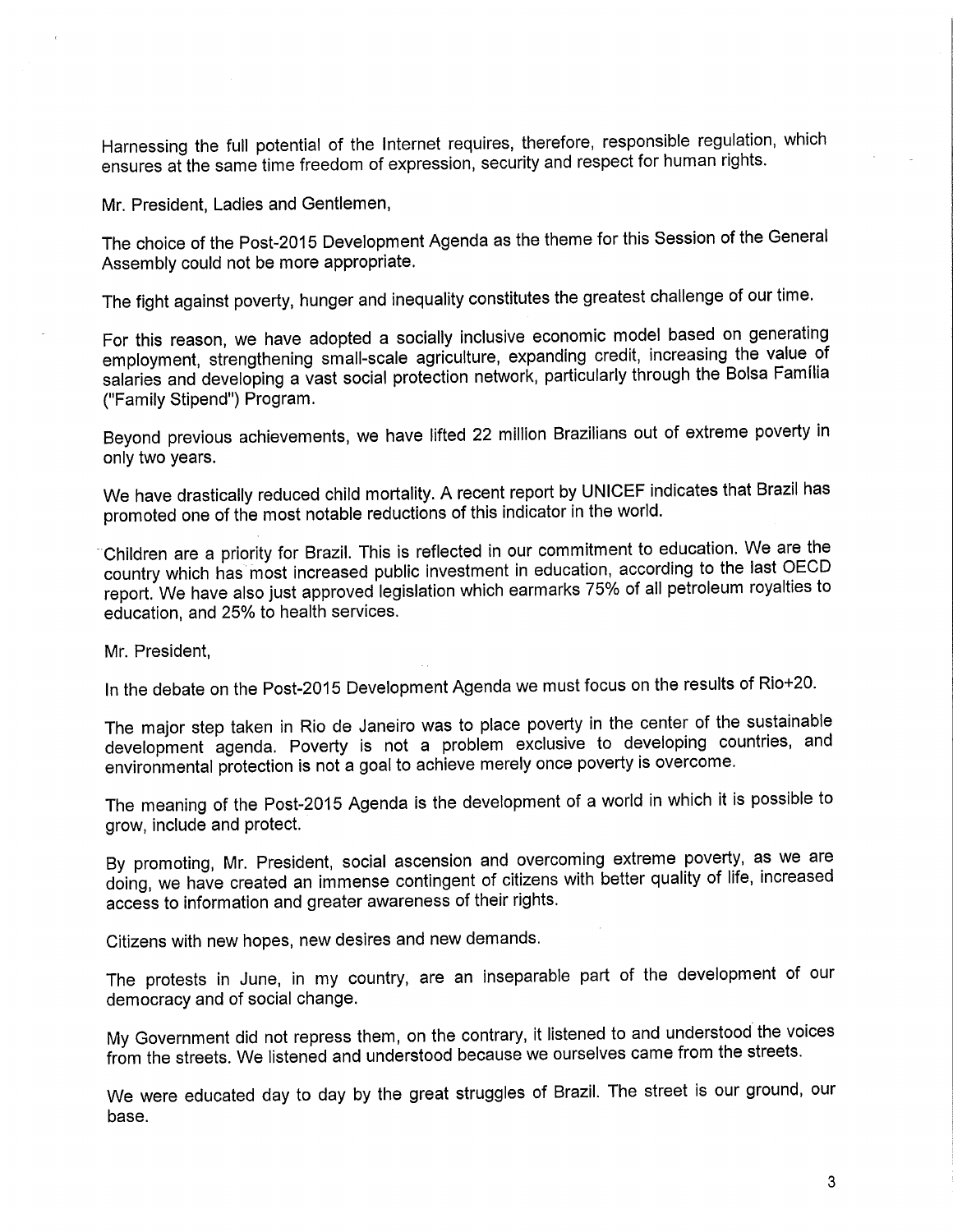The protesters did not ask to return to the past. They did ask for further progress towards a future of greater rights, participation and social achievements.

It was during this decade that we promoted the greatest reduction in social inequality in the last 50 years. It was during this decade that we created a system of social protection which permitted us to nearly eradicate extreme poverty.

We know that democracy generates the desire for more democracy. Social inclusion demands further social inclusion. Quality of life awakens the yearning for more quality of life.

For us, progress achieved is always just a beginning. Our development strategy demands more, as desired by all Brazilians.

We cannot just listen, we must act. We must transform this extraordinary energy into achievements for everyone.

For this reason, I have launched 5 major pacts: the pact Against Corruption and for Political Reform; the Urban Mobility pact, geared towards the improvement of public transportation and urban reform; the Education pact, our great passport to the future, which will be supported by royalties from oil resources; a Health pact which provides for doctors to assist Brazilians in the poorest and most remote regions of the country; and the Fiscal Responsibility pact, to guarantee the economic viability of this new stage.

Ladies and Gentlemen,

Although the most acute phase of the crisis is behind us, the situation of the world economy remains fragile, with unacceptable levels of unemployment.

According the ILO Statistics, there are more than 200 million unemployed people throughout the world.

This phenomenon affects populations of both developed and developing countries.

This is the right time to strengthen the growth of the world economy.

Emerging countries cannot alone guarantee the resumption of global growth. More than ever, it is necessary to coordinate actions in order to reduce unemployment and reestablish the momentum of international trade. We are all in the same boat.

My country is restoring economic growth despite the impact of the international crisis over the last years. We rely on three important elements: i) a commitment to solid macroeconomic policies; ii) the continuation of successful social inclusion policies; iii) the adoption of measures to increase our productivity and, therefore, our international competitiveness.

We are committed to stability, to controlling inflation, to improving the quality of public spending and to maintaining optimal fiscal performance.

We reiterate our support, Mr. President, for the reform of the IMF.

Governance of the Fund should reflect the weight of emerging and developing countries in the world economy. Delaying this reform will further reduce the Fund's legitimacy and effectiveness.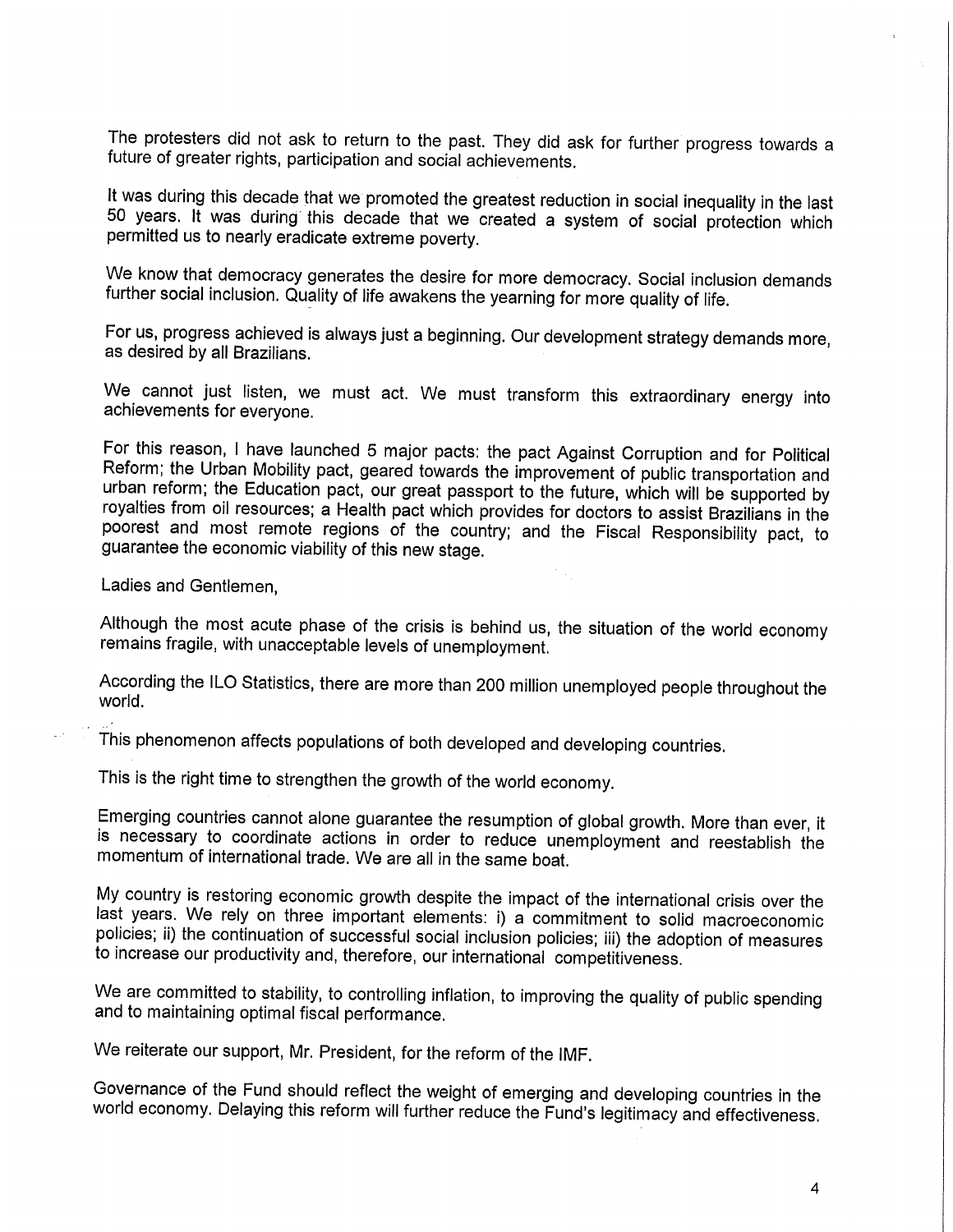Ladies and Gentlemen,

The year 2015 will mark the 70th anniversary of the United Nations and the 10th anniversary of the 2005 World Summit.

It will be the occasion to carry out the urgent reform we have been calling for since that Summit.

It is imperative to avoid the collective defeat of reaching 2015 without a Security Council capable of fully exerting its responsibilities in today's world.

The limited representation of the UN Security Council is an issue of grave concern, considering the challenges posed by the 21st century.

The immense difficulty in offering a solution to the Syrian crisis and the paralysis in addressing the Israeli-Palestinian conflict exemplify this concern.

In dealing with important issues, the recurring polarization between permanent members generates a dangerous paralysis.

We must provide the Council with voices that are at once independent and constructive. Only the expansion of the number of permanent and non permanent members and the inclusion of developing countries in both categories will correct the Council's deficit of representation and legitimacy.

Mr. President,

The General Debate offers the opportunity to reiterate the fundamental principles which guide my country's foreign policy and our position with regards to pressing international issues. We are guided by the defense of a multilateral world, ruled by international law, by the primacy of peaceful solutions to conflicts and by the quest for a more compassionate and just order - both economically and socially.

The crisis in Syria moves us and is cause for indignation. Two and a half years of lives lost and widespread destruction have caused the greatest humanitarian disaster of the century.

Brazil, which has in Syrian descent an important component of our nationality, is profoundly involved with this drama.

We must stop the death of innocent civilians, of children, women and the elderly. We must cease the use of arms - conventional or chemical, by the government or the rebels.

There is no military outcome. The only solution is through negotiation, dialogue and understanding.

The decision of Syria to adhere to the Chemical Weapons Convention and to immediately apply its provisions is of great importance.

This measure is instrumental to overcome the conflict and to contribute to a world free of those arms. Their use, I repeat, is heinous and inadmissible under any circumstances.

For this reason, we support the agreement reached between the United States and Russia for elimination of Syrian chemical weapons. It is up to the Syrian government to implement this